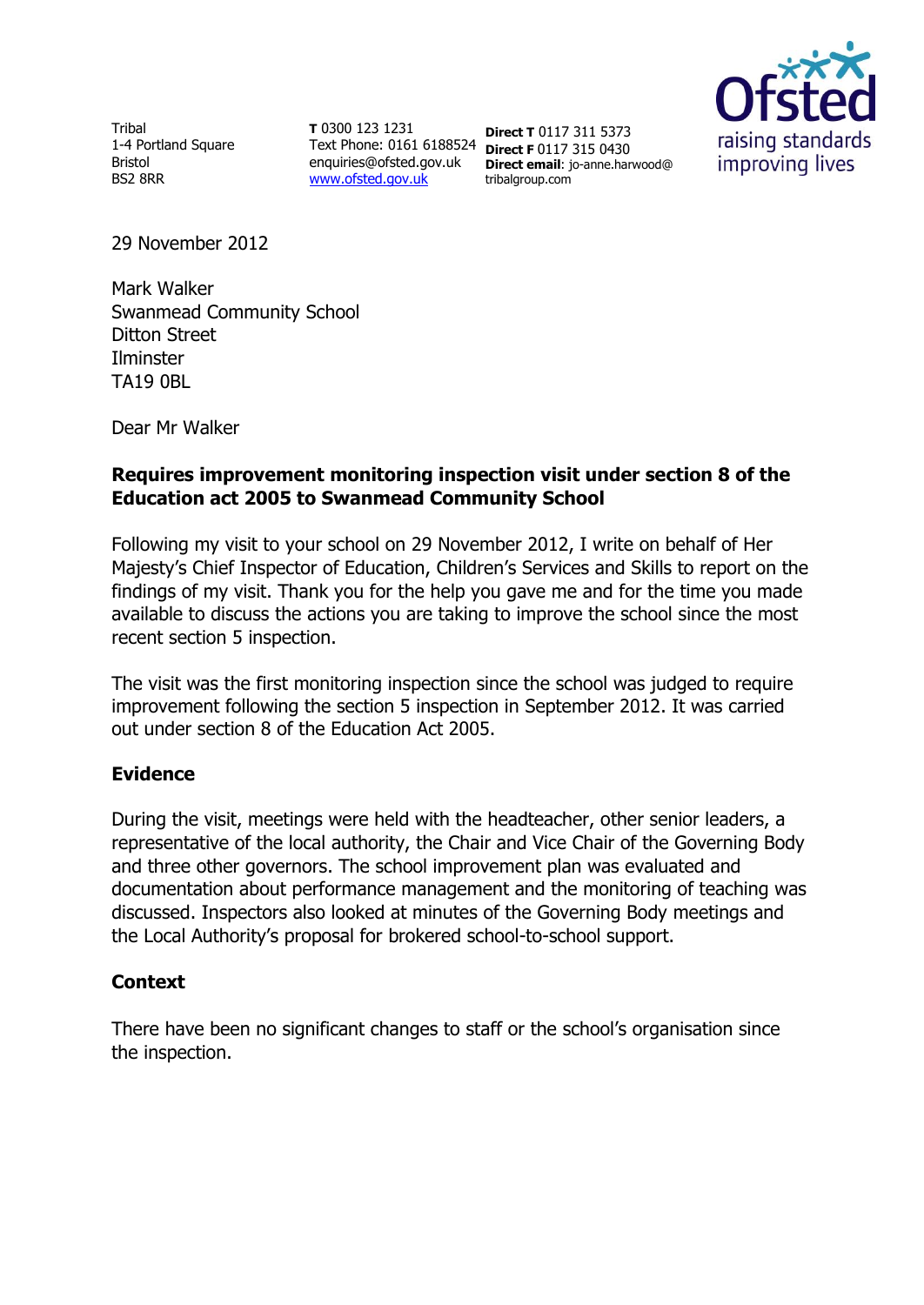

# **Main findings**

The headteacher has made good use of the recommendations from the section 5 inspection to refine action planning and raise expectations of pupils' achievement. Senior leaders, governors and staff have responded positively to the inspection judgement and show determination and ambition to improve performance quickly to make the school good. Together with the Local Leader in Education and a consultant headteacher they have sharpened the school's success plan so that it focuses strongly on improving teaching and articulates the levels of attainment and rates of progress that all pupils are expected to achieve. Performance management arrangements have been overhauled so that the objectives for all staff are linked more tightly to improving the progress of all pupils, including higher ability pupils.

The governing body have received training in their role which has increased their confidence in checking on the performance of the school. Governors are currently auditing their skills and developing a training programme to support their work so that they can hold school leaders to account more effectively. School leaders have strengthened their procedures for tracking the progress that pupils make. They are currently finalising a format to summarise the attainment levels and rates of progress that different groups of pupils make as they move through the school. This will enable leaders and governors to more easily evaluate the expected impact of teaching on pupils' learning and progress.

Senior leaders and governors have begun to take effective action to tackle the areas requiring improvement identified at the recent section 5 inspection. Following the visit to the school, HMI recommend that further action is taken to:

- broker an external review of governance and use the Ofsted survey report,  $\bullet$ School governance: Learning from the best to support the work of the governing body in evaluating the performance of the school and holding school leaders to account
- ensure that the summary of tracking information is used routinely to check and assess the impact of teaching on pupils' learning and progress.

Ofsted will continue to monitor the school until its next section 5 inspection.

### **External support**

The school draws effectively on the support of the Local Leader in Education (LLE) and external support from a consultant headteacher. Immediate impact can be seen in the improvement in the quality of the school's action planning. The current support plan brokered by the LLE is focused on developing the quality of teaching and articulates clearly how this will be supported through joint observation, work scrutiny, pupil interviews and bespoke training for staff over the next twelve months.